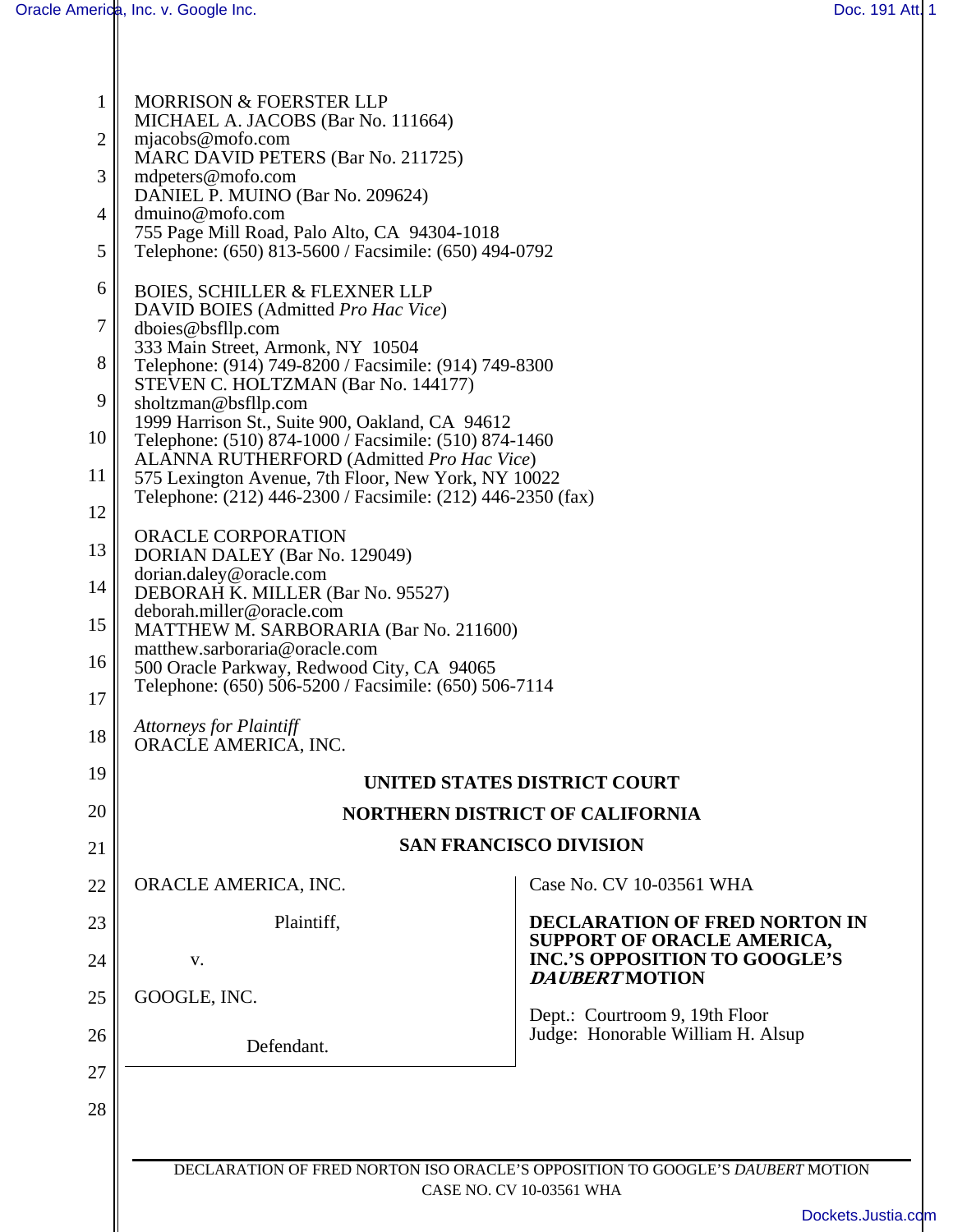I, FRED NORTON, declare as follows:

1. I am a partner with the law firm of Boies, Schiller & Flexner LLP, attorneys for plaintiff Oracle America, Inc. in the above captioned matter.

2. I make this declaration based on my own personal knowledge. If called as a witness, I could and would testify competently as to the matters set forth herein.

3. Attached hereto as Exhibit A is a true and correct copy of the April 21, 2009, article titled "In Sun, Oracle Sees a Software Gem," published in the New York Times and downloaded from www.nytimes.com.

9 10 11 4. Attached hereto as Exhibit B is a true and correct copy of the July 28, 2010 article titled "Eric Schmidt on Google's Next Tricks" published in the Wall Street Journal and printed from www.wsj.com.

12 13 14 15 16 5. Attached hereto as Exhibit C is a true and correct copy of a January 31, 2006, e-mail and attachment from Andy Rubin to Timothy Lindholm, Richard Miner, Chris DiBona, and David Lee. The root e-mail, entitled "FYI," bears Bates stamp GOOGLE-14-00042243. The attachment, a presentation titled "Open Handset Alliance," bears Bates stamp GOOGLE-14-00042244–54. Google produced these documents and has designated them HIGHLY CONFIDENTIAL – ATTORNEYS

17

1

2

3

4

5

6

7

8

## EYES ONLY. **[FILED UNDER SEAL.]**

18 19 20 21 6. Attached hereto as Exhibit D is a true and correct copy of a October 11, 2005 email from Andy Rubin to Larry Page, titled "RE: Sun meeting." and bearing Bates stamp GOOGLE-01- 00019527–28. Google produced this document and has designated it HIGHLY CONFIDENTIAL – ATTORNEYS EYES ONLY. **[FILED UNDER SEAL.]**

22

23

24

7. Attached hereto as Exhibit E is a true and correct copy of the June 21, 2011 article titled "25 Percent, 50 Percent ... What's In A Number?" by Dr. Christine Siegwarth Meyer and Dr. David Blackburn of NERA Economic Consulting, published by Law360 and printed from www.law360.com.

25 26 27 28 8. Attached hereto as Exhibit F is a true and correct copy of an article by Elizabeth M. Bailey, Gregory K. Leonard, and Mario A. Lopez, titled "Making Sense of 'Apportionment' in Patent Damages," published in the Columbia Science & Technology Law Review on June 2, 2011, and downloaded from www.nera.com.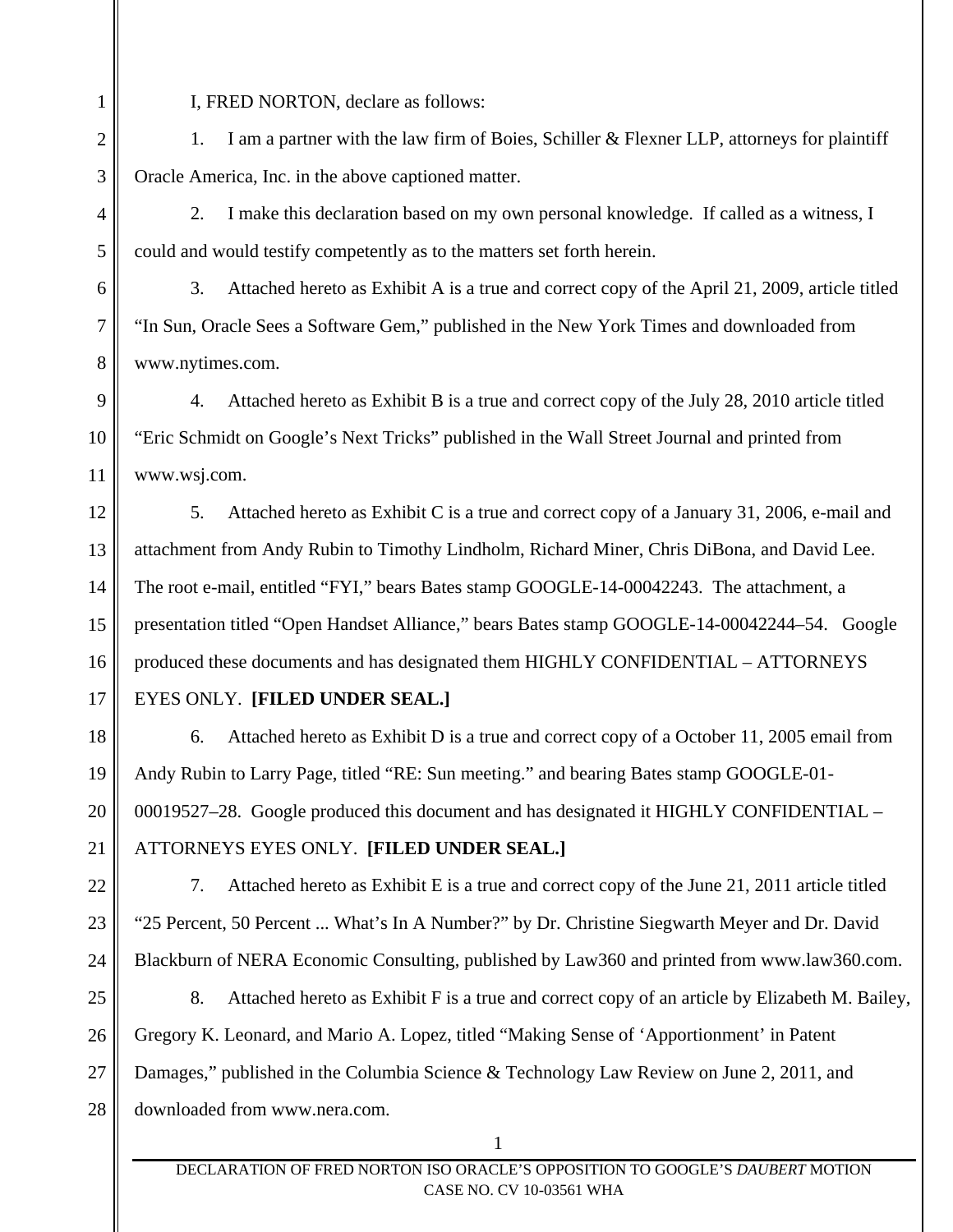9. Attached hereto as Exhibit G is a true and correct copy of the Google, Inc. Q3 2010 Earnings Call Transcript, dated October 14, 2010, downloaded from www.morningstar.com.

10. Attached hereto as Exhibit H is a true and correct copy of the August 5, 2010, article titled "Google's Android Is Making Boatloads Of Money, Says Schmidt – Way More Than It Costs To Make," published in Business Insider and downloaded from www.businessinsider.com.

11. Attached hereto as Exhibit I is a true and correct copy of the Google, Inc. Q2 2010 Earnings Call Transcript, dated July 15, 2010, and downloaded from www.morningstar.com.

12. Attached hereto as Exhibit J is a true and correct copy of page 63 from *Economic Approaches To Intellectual Property: Policy, Litigation, and Management* edited by Gregory K. Leonard and Lauren J. Stiroh, copyright 2005 NERA, Inc.

13. Attached hereto as Exhibit K is a true and correct copy of page 92 of the deposition transcript of Andy Rubin, which Google has designated CONFIDENTIAL. **[FILED UNDER SEAL.]**

14. Attached hereto as Exhibit L is a true and correct copy of the Android Timeline downloaded from http://www.android.com/timeline.html.

15 16 17 18 19 15. Attached hereto as Exhibit M is a true and correct copy of a June 6, 2007, e-mail thread between Andy Rubin, Steve Horowitz, Jason Parks, and Dan Bornstein, titled "Re: [FWD: MIDP VM on Android.]" and bearing Bates stamp GOOGLE-02-00089698–99. Google produced this document and has designated it HIGHLY CONFIDENTIAL – ATTORNEYS EYES ONLY. **[FILED UNDER SEAL.]**

20

21

22

23

24

25

26

27

28

1

2

3

4

5

6

7

8

9

10

11

12

13

14

I declare under penalty of perjury that the foregoing is true and correct and that this declaration was executed on June 28, 2011 at Oakland, California.

> By: */s/ Fred Norton\_\_\_\_\_\_\_* Fred Norton

2